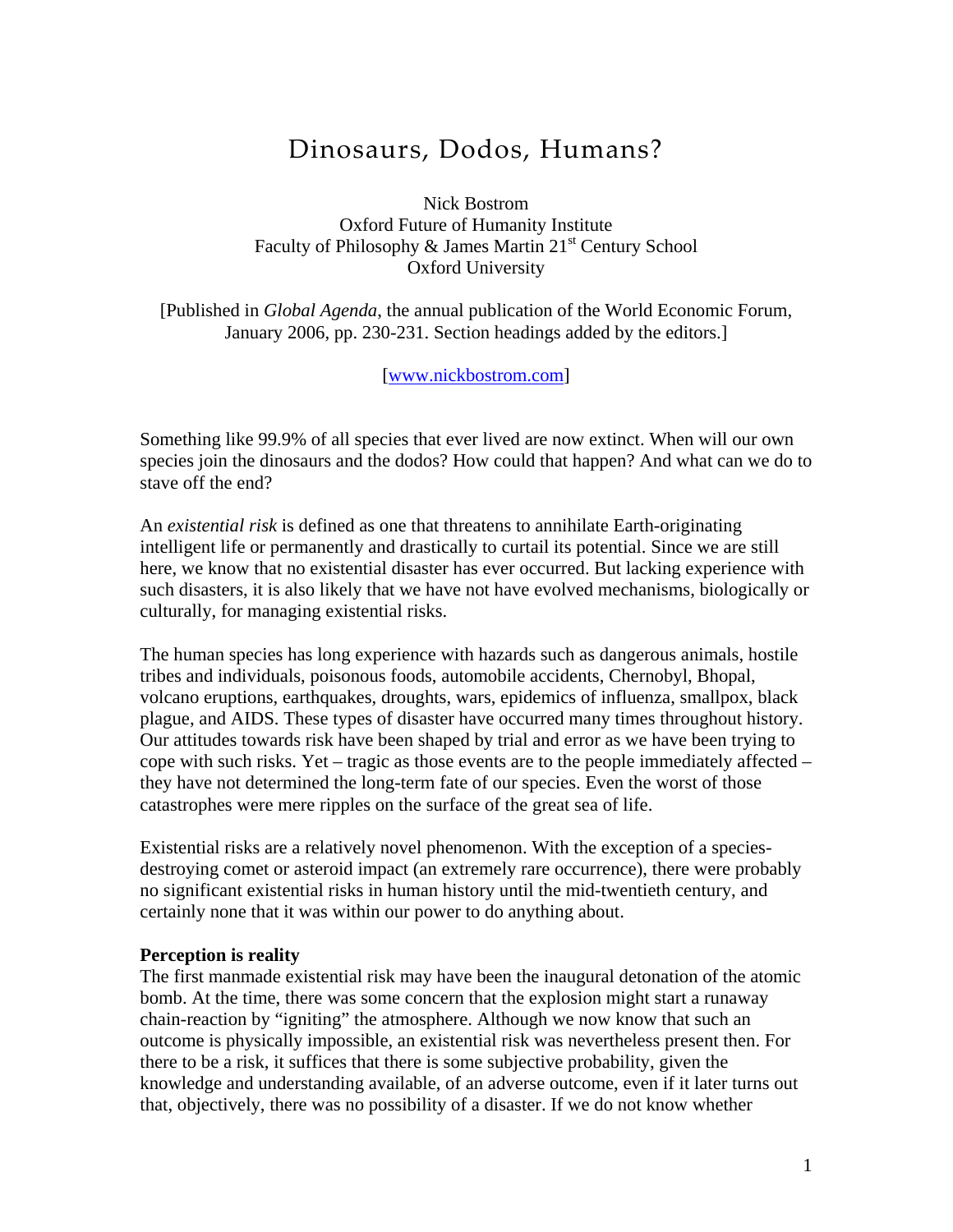something is objectively risky or not, then it is risky in the subjective sense. The subjective sense is what we must base our decisions on.

The human species has survived natural hazards for hundreds of thousands of years. It is unlikely, then, that such a hazard should strike us down within the next hundred years. By contrast, the activities of our own species are introducing completely novel possibilities for disaster. The most serious existential risks for humanity in the  $21<sup>st</sup>$  century are of our own making. More specifically, they are related to anticipated technological developments.

## **Man-made danger**

In this century, we may learn to create designer pathogens that combine extremely high virulence with easy transmittability, long incubation time, and resistance to medication. Physicists will be colliding elementary particles and creating new kinds of matter in accelerators at increasingly high energies, and unexpected and potentially catastrophic things could happen when they do this. Nuclear war remains a big concern. Although current stockpiles are probably insufficient to cause human extinction even in an all-out war, future arms races might lead to the buildup of much larger arsenals.

Molecular nanotechnology will, in its mature form, give humans unprecedented abilities to control the structure of matter and to create powerful new weapons systems.or what if we built computers more intelligent than humans and with the ability to self-improve? Furthermore, we must take into account the possibility that new kinds of risk may emerge that are currently as unforeseeable as the hydrogen bomb was back in 1905.

Maybe the world will end not with a bang but a whimper. In addition to sudden cataclysmic disasters, there are various more gradual and subtle ways in which an existential catastrophe could occur. One scenario is the rise of a totalitarian world government that oppresses its citizens and bans the use of technology to enhance human capacities, depriving humanity of its potential. Such a government might use ubiquitous surveillance and new kinds of mind-control technologies to prevent any possibly of reform or rebellion.

Alternatively, evolutionary developments could take us in an undesirable direction, eliminating traits central to human values, such as consciousness, intelligence, or, even, playfulness. There is no biological law that evolution always leads to an increase in valuable attributes. While human evolution operates over very long time-scales, technologically-assisted evolution could be much faster, and evolution among a population of machine intelligences or human uploads could be extremely rapid. Alternatively, the wrong kind of cultural "evolution" could lead to stagnation and thorough debasement of human life.

Our planet is just a small part of a potentially much bigger drama. Earth is but a tiny speck in a cosmos that contains billions of suns that are illuminating empty rooms. Every second, more energy and matter go to waste in our galaxy than the human species has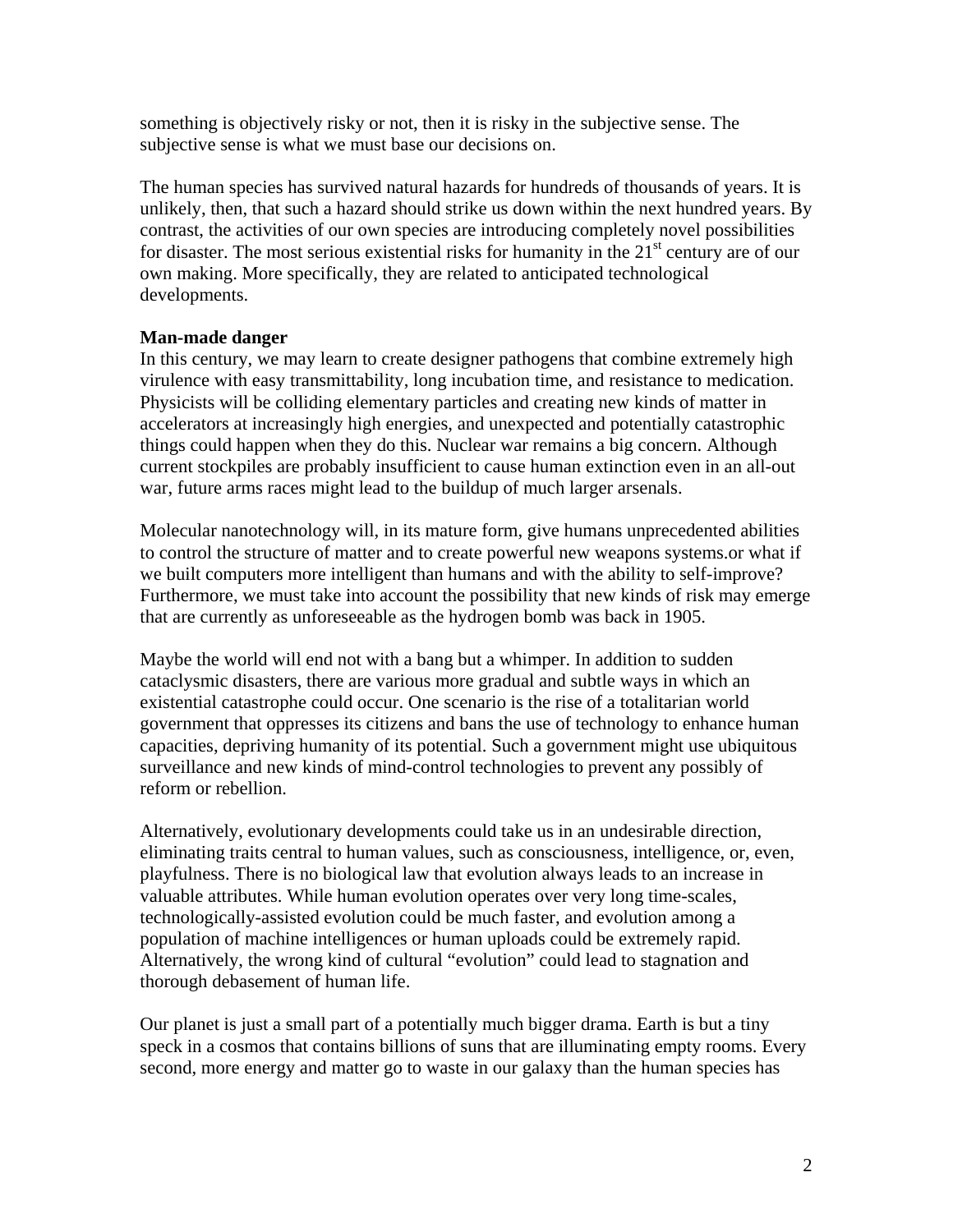used up throughout its existence. If things go well, we will one day learn to use some of these resources to create wonderful new civilizations and novel forms of life.

## **Invasion of the robotic probes**

Some studies suggest that an uncoordinated colonization race could, instead, lead to the evolution of self-replicating robotic colonization probes that would use up these cosmic commons to no other purpose than to make more copies of themselves. An astronomical potential for valuable development would have been lost.

The topic of existential risks has been remarkably neglected, with few systematic studies. Canadian philosopher John Leslie argues that the risk of human extinction over the next five hundred years exceeds 30%. Britain's Astronomer Royal, Sir Martin Rees, warns that "the odds are no better than fifty-fifty that our present civilization on Earth will survive to the end of the present century". Richard Posner, an American Judge and legal scholar, did not give a numerical estimate but concluded the risk is "greater than is commonly supposed". I argued in a paper in 2001 that it would be misguided to set the probability to less than 25%.

Attempts to quantify existential risk inevitably involve a large helping of subjective judgment. And, of course, there may be a publication bias in that those who believe that the risk is larger might be more likely to publish books. Nevertheless, everybody who has seriously looked at the issue agrees that the risks are considerable. Even if the probability of extinction were merely 5%, or 1%, it would still be worth taking seriously in view of how much is at stake.

It is sad that humanity as a whole has not invested even a few million dollars to improve its thinking about how it may best ensure its own survival. Some existential risks are by their nature difficult to study in a rigorous way, but we will not know what insight we might develop until we do the research. There are also some sub-species of existential risk that can be scientifically measured, such as the risk of a species-destroying meteor or asteroid impact. This particular risk turns out to be very small. An impacting object would have to be considerably larger than 1 km in diameter to pose an existential risk. Fortunately, such objects hit the Earth less than once in 500,000 years on average.

The magnitude of existential risks is not a fixed quantity  $-$  it becomes larger or smaller depending on human action. We can take deliberate steps to reduce many existential risks. For instance, NASA, America's space agency, is mapping out asteroids larger than 1 km in its Spaceguard Survey. If we were to get sufficiently early warning of a looming impact, it might be possible launch a rocket with a nuclear charge to deflect the juggernaut.

Some of the studies and countermeasures that would reduce existential risk would also be relevant for mitigating lesser hazards. A *global catastrophic risk* is one that could cause tens or hundreds of millions of deaths even as it falls far short of terminating the human race. The same programme that monitors doomsday asteroids can also detect somewhat smaller objects that pose "merely" global catastrophic risks. Countermeasures against